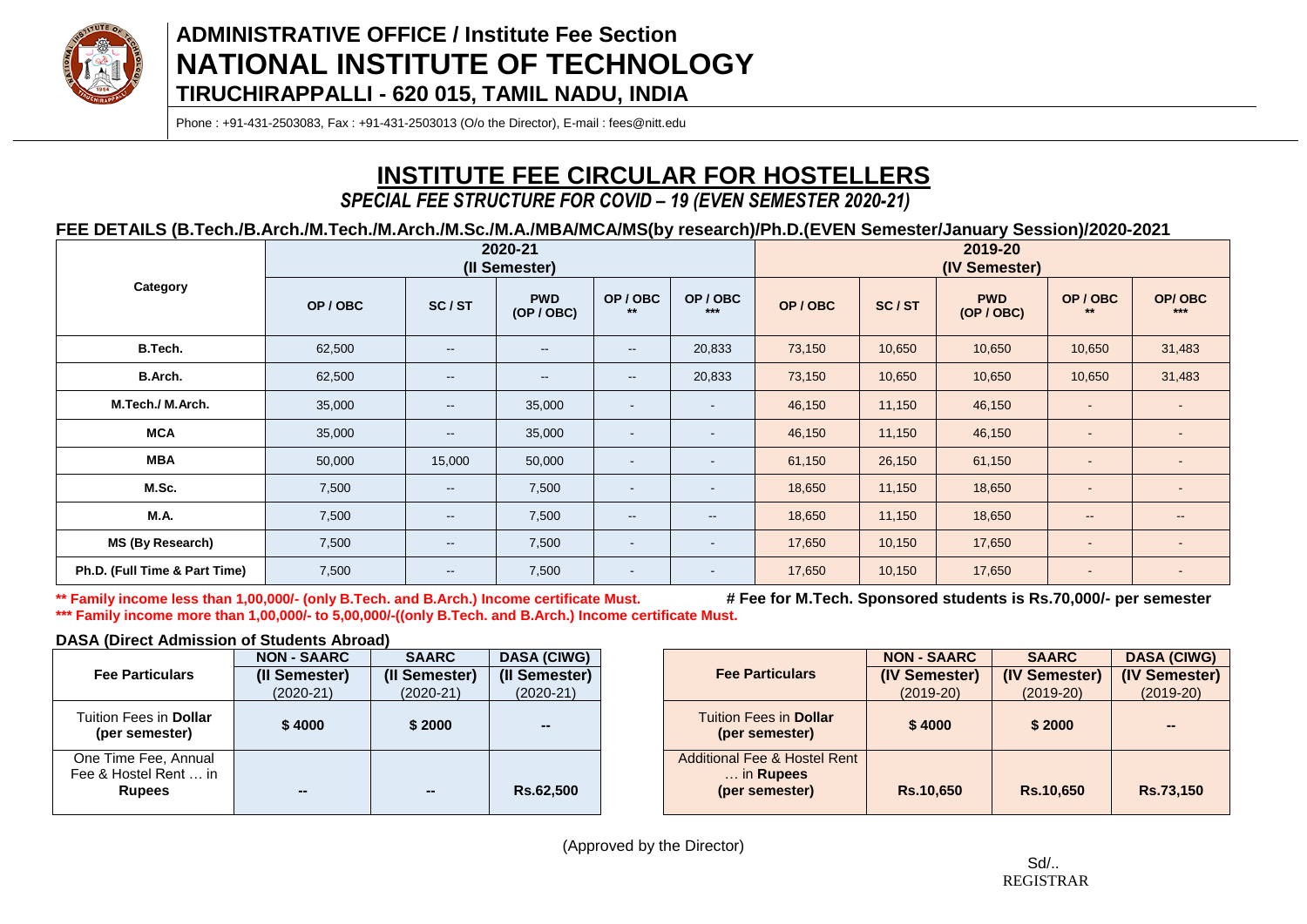

Phone : +91-431-2503083, Fax : +91-431-2503013 (O/o the Director), E-mail : fees@nitt.edu

# **INSTITUTE FEE CIRCULAR FOR HOSTELLERS**

### *SPECIAL FEE STRUCTURE FOR COVID – 19 (EVEN SEMESTER 2020-21)*

### **FEE DETAILS (B.Tech./B.Arch./M.Tech./M.Arch./M.Sc./MBA/MCA/MS(by research)/Ph.D.(EVEN Semester/January Session)/2020-2021**

|                               | 2018-19<br>(VI Semester) |                          |                            |               |                            |                          | 2017-18<br>(VIII Semester) |                            |                           |                          |                          | 2016-17<br>(X Semester)  |                            |                            |                 |
|-------------------------------|--------------------------|--------------------------|----------------------------|---------------|----------------------------|--------------------------|----------------------------|----------------------------|---------------------------|--------------------------|--------------------------|--------------------------|----------------------------|----------------------------|-----------------|
| Category                      | OP/<br><b>OBC</b>        | SC/<br><b>ST</b>         | <b>PWD</b><br>(OP)<br>OBC) | OP/<br>OBC ** | OP/<br><b>OBC</b><br>$***$ | OP/<br><b>OBC</b>        | SC/ST                      | <b>PWD</b><br>(OP)<br>OBC) | OP/<br><b>OBC</b><br>$**$ | OP/OBC<br>$***$          | OP/OBC                   | SC/ST                    | <b>PWD</b><br>(OP)<br>OBC) | OP/<br><b>OBC</b><br>$***$ | OP/OBC<br>$***$ |
| B.Tech.                       | 72,550                   | 10,050                   | 10,050                     | 10,050        | 30,883                     | 70,750                   | 8,250                      | 8,250                      | 8,250                     | 29,083                   | $\sim$                   | $\overline{\phantom{a}}$ | $\blacksquare$             | ۰                          | $\blacksquare$  |
| B.Arch.                       | 72,550                   | 10,050                   | 10,050                     | 10,050        | 30,883                     | 70,750                   | 8,250                      | 8,250                      | 8,250                     | 29,083                   | 70,750                   | 8,250                    | 8,250                      | 8,250                      | 29,083          |
| M.Tech./ M.Arch.              | $\,$ $\,$                | $\,$                     |                            |               | $\sim$                     |                          | $\sim$                     | $\overline{\phantom{a}}$   | ۰                         | $\blacksquare$           | $\overline{\phantom{0}}$ | $\blacksquare$           | $\blacksquare$             | $\blacksquare$             | $\,$ $\,$       |
| <b>MCA</b>                    | 45,550                   | 10,550                   | 45,550                     |               | . .                        | $\overline{\phantom{a}}$ | -                          | $\overline{\phantom{a}}$   | ۰                         | $\overline{\phantom{0}}$ | $\overline{\phantom{0}}$ | $\overline{\phantom{0}}$ | $\overline{\phantom{0}}$   | $\blacksquare$             | $\blacksquare$  |
| <b>MBA</b>                    | $\overline{\phantom{a}}$ | $\sim$                   | -                          |               | $\sim$                     | $\overline{\phantom{a}}$ | $\sim$                     | $\overline{a}$             | $\sim$                    | $\overline{\phantom{a}}$ | $\blacksquare$           | $\blacksquare$           | $\overline{\phantom{a}}$   | $\blacksquare$             | $\sim$          |
| M.Sc.                         | $\sim$                   | $\overline{\phantom{a}}$ | ۰                          |               | $\overline{\phantom{a}}$   | $\overline{\phantom{a}}$ | $\overline{\phantom{a}}$   | $\overline{a}$             | $\sim$                    | $\overline{\phantom{a}}$ | $\blacksquare$           | $\overline{\phantom{a}}$ | $\blacksquare$             | ۰                          | $\sim$          |
| MS (By Research)              | 17,050                   | 9,550                    | 17,050                     | $\sim$        | $\sim$                     | 15,250                   | 7,750                      | 15,250                     | $\sim$                    | $\overline{\phantom{a}}$ | 15,250                   | 7,750                    | 15,250                     | $\blacksquare$             | $\sim$          |
| Ph.D. (Full Time & Part Time) | 17,050                   | 9,550                    | 17,050                     |               | $\sim$                     | 15,250                   | 7,750                      | 15,250                     | $\sim$                    | $\blacksquare$           | 15,250                   | 7,750                    | 15,250                     | $\blacksquare$             | $\sim$          |

**\*\* Family income less than 1,00,000/- (only B.Tech. and B.Arch.) # Fee for M.Tech. Sponsored students is Rs.70,000/- per semester**

**\*\*\* Family income more than 1,00,000/- to 5,00,000/-((only B.Tech. and B.Arch.)**

**DASA (Direct Admission of Students Abroad)**

|                                                                       | <b>NON - SAARC</b>                | <b>SAARC</b>                      | <b>DASA (CIWG)</b>                | <b>NON - SAARC</b>                  | <b>SAARC</b>                        | <b>DASA (CIWG)</b>                  | <b>NON - SAARC</b>               | <b>SAARC</b>              | <b>DASA (CIWG)</b>               |
|-----------------------------------------------------------------------|-----------------------------------|-----------------------------------|-----------------------------------|-------------------------------------|-------------------------------------|-------------------------------------|----------------------------------|---------------------------|----------------------------------|
| <b>Fee Particulars</b>                                                | <b>VI Semester</b><br>$(2018-19)$ | <b>VI Semester</b><br>$(2018-19)$ | <b>VI Semester</b><br>$(2018-19)$ | <b>VIII Semester</b><br>$(2017-18)$ | <b>VIII Semester</b><br>$(2017-18)$ | <b>VIII Semester</b><br>$(2017-18)$ | <b>X Semester</b><br>$(2016-17)$ | X Semester<br>$(2016-17)$ | <b>X Semester</b><br>$(2016-17)$ |
| Tuition Fees in <b>Dollar</b><br>(per semester)                       | \$4000                            | \$2000                            | $\sim$                            | \$4000                              | \$2000                              |                                     | \$4000                           | \$2000                    |                                  |
| <b>Additional Fee &amp;</b><br>Hostel Fee in Rupees<br>(per semester) | V<br><b>Rs.10,050</b>             | v<br><b>Rs.10,050</b>             | V<br>Rs.72,550                    | VII<br><b>Rs.8,250</b>              | VII<br><b>Rs.8,250</b>              | VII<br><b>Rs.70,750</b>             | IX<br><b>Rs.8,250</b>            | IX<br><b>Rs.8,250</b>     | IX<br><b>Rs.70,750</b>           |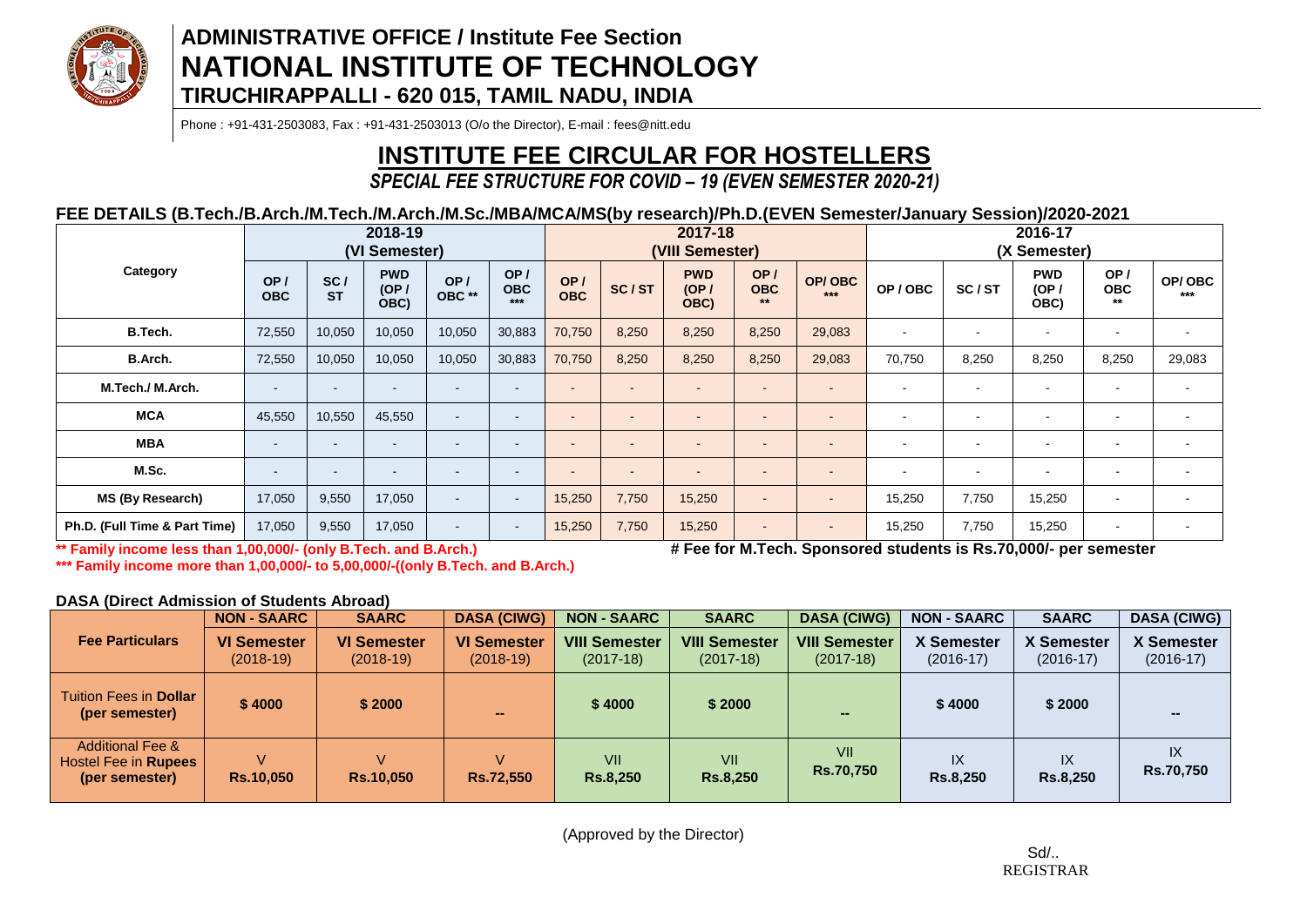#### **Mode of payment**

- 1. Payment through SBI Collect (State Bank of India) only.
- 2. Payment through SBI Collect can be made by operating the following link "<https://www.onlinesbi.com/prelogin/icollecthome.htm?corpID=88587> "
- 3. Cash / Demand Draft / Cheque / Pay Orders, etc are NOT ACCEPTED. However, in case of payment of fees on availing EDUCATION LOAN, the fee could be remitted through NEFT in the following Institute account:

- a. Account No. : **35821815354** Account No. : **38127411825**
- b. Name of the account : **FEE ACCOUNT, NIT, Trichy**<br>C. IFSC Code : **SBIN0001617** 
	-
- 

# **For ALL B.Tech./B.Arch. Students**<br> **For ALL M.Tech./M.Arch./MBA/MCA/M.Sc./M.S./Ph.D. Students**<br>
Account No. 138127411825<br>
Account No. 138127411825

| a. Account No.         | 35821815354                | Account No.         | :38127411825                  |
|------------------------|----------------------------|---------------------|-------------------------------|
| b. Name of the account | : FEE ACCOUNT, NIT, Trichy | Name of the account | : FEE ACCOUNT-II, NIT, Trichy |
| c. IFSC Code           | SBIN0001617                | <b>IFSC Code</b>    | : SBIN0001617                 |
| d. Branch              | NIT, Trichy                | Branch              | :NIT, Trichy                  |

In case of payments through NEFT mode the proof of payment with UTR No. and students particulars should be produced to the Institute fee section and the **remitter should enter the concerned student Roll No. and Name.**

### **For DASA Students**

- **a. Tuition Fee:**
- 1. Tuition fee can be paid in INR or USD. Payments in INR can be made through SBI collect only by operating the link [https://www.onlinesbi.com/prelogin/icollecthome.htm?corpID=88587"](https://www.onlinesbi.com/prelogin/icollecthome.htm?corpID=88587). *(Payment in INR should be made at the conversion rate in force on the date of transaction)* 2. Payment in USD can be made through SWIFT mode only, for which the details are furnished below:
	- a. Account No. **10891414445**
	- b. Name of the account : **THE DIRECTOR, NIT TRICHY**
	- c. SWIFT Code : SBININBB190
	- d. Branch name & Address : State Bank of India, Kailasapuram Post, Post Bag No.3, B-Sector, Trichy, Tamil Nadu 620 014
	- e. Charges : OURS (to be paid by students)<br>f. Remitter Information : (Field 72) Student Roll No. N
		- : (Field 72) Student Roll No., Name & Mobile No. (to be mentioned compulsorily)

### **b. Additional Fees:**

Payment can be made in INR through SBI Collect only by operating the following link ["https://www.onlinesbi.com/prelogin/icollecthome.htm?corpID=88587](https://www.onlinesbi.com/prelogin/icollecthome.htm?corpID=88587)

### **Instructions for payment of fees:**

- 1. Part payment will not be accepted.
- 2. Students availing Bank loans / Scholarships should pay the Institute fee within the stipulated time, even if the receipt of bank loan/scholarship is delayed. The bank loan/ scholarship amount subsequently received will be transferred to the students account.
- 3. In case of payments made through **SWIFT MODE\*\***, the students are advised to produce a copy of the proof to the Institute fees section along with student particulars.
- 4. After the payment, all students are advised to submit a Xerox copy of the payment receipt in INR/USD, to the Institute fee section. If any student fails to submit the above, he/she will be considered as a Fee defaulter.
- 5. Institute is accepting only **ONLINE** payments. All students and parents are requested to co-operate & co-ordinate for the smooth functioning of the section please.
- 

6. Important dates for payment of fees: **\*\* on swift mode payment, the remitter must enter the student Roll No. and Name**.

| <b>Without fine</b>    | : From 13/01/2021 to 15/02/2021                                     |
|------------------------|---------------------------------------------------------------------|
| With fine of Rs.500/-  | : From 16/02/2021 to 28/02/2021                                     |
| With fine of Rs.1000/- | $:$ From 01/03/2021 to 15/03/2021                                   |
|                        | From 16/03/2021 onwards additional Rs.100/- per day will be charged |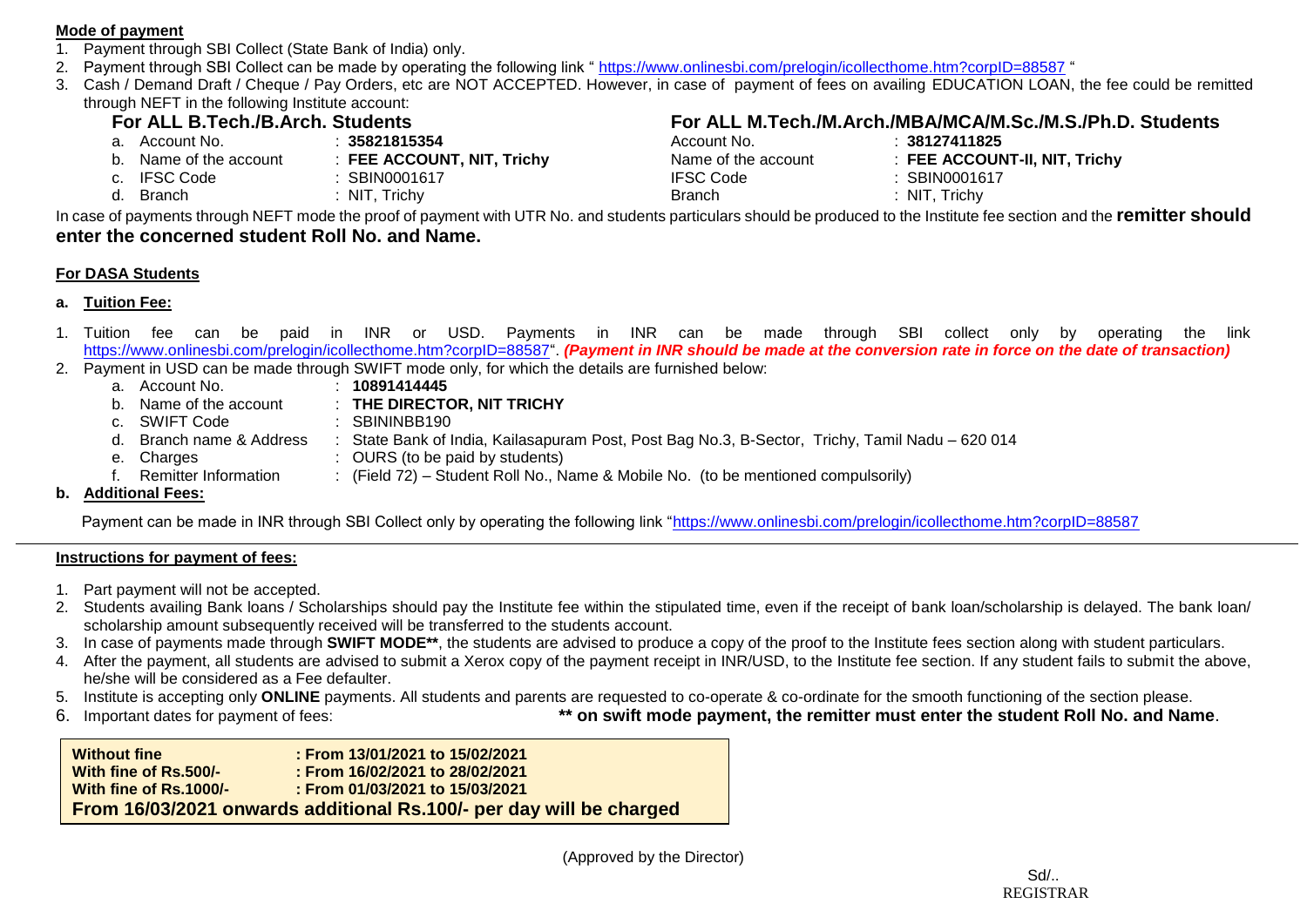

Phone : +91-431-2503083, Fax : +91-431-2503013 (O/o the Director), E-mail : fees@nitt.edu

# **INSTITUTE FEE CIRCULAR FOR DAYSCHOLARS**

*SPECIAL FEE STRUCTURE FOR COVID – 19 (EVEN SEMESTER 2020-21)*

### **FEE DETAILS (B.Tech./B.Arch./M.Tech./M.Arch./M.Sc./M.A./MBA/MCA/MS (by research)/Ph.D.(EVEN Semester/January Session)/2020-2021**

|                               |         |                          | 2020-21<br>(II Semester) |                                                |                          | 2019-20<br>(IV Semester) |                          |                          |                          |                 |  |
|-------------------------------|---------|--------------------------|--------------------------|------------------------------------------------|--------------------------|--------------------------|--------------------------|--------------------------|--------------------------|-----------------|--|
| Category                      | OP/OBC  | SC/ST                    | <b>PWD</b><br>(OP / OBC) | OP/OBC<br>$***$                                | OP/OBC<br>$***$          | OP/OBC                   | SC/ST                    | <b>PWD</b><br>(OP / OBC) | OP/OBC                   | OP/OBC<br>$***$ |  |
| B.Tech.                       | 62,500  | $\overline{\phantom{m}}$ | $\overline{\phantom{a}}$ | $\overline{\phantom{a}}$                       | 20,833                   | 66,550                   | 4,050                    | 4,050                    | 4,050                    | 24,883          |  |
| B.Arch.                       | 62,,500 | $\overline{\phantom{a}}$ | $\overline{\phantom{a}}$ | $\sim$                                         | 20,833                   | 66,550                   | 4,050                    | 4,050                    | 4,050                    | 24,883          |  |
| M.Tech./M.Arch.               | 35,000  | $\overline{\phantom{a}}$ | 35,000                   | $\sim$                                         | $\blacksquare$           | 39,550                   | 4,550                    | 39,550                   | $\sim$                   |                 |  |
| <b>MCA</b>                    | 35,000  | $\overline{\phantom{m}}$ | 35,000                   | $\sim$                                         | $\blacksquare$           | 39,550                   | 4,550                    | 39,550                   | $\sim$                   | $\sim$          |  |
| <b>MBA</b>                    | 50,000  | 15,000                   | 50,000                   | $\sim$                                         | $\blacksquare$           | 54,550                   | 19,550                   | 54,550                   | $\sim$                   | $\sim$          |  |
| M.Sc.                         | 7,500   | $\overline{\phantom{a}}$ | 7,500                    | $\sim$                                         | $\overline{\phantom{a}}$ | 12,050                   | 4,550                    | 12,050                   | $\sim$                   | $\sim$          |  |
| M.A.                          | 7,500   | $\sim$                   | 7,500                    | $\hspace{0.1mm}-\hspace{0.1mm}-\hspace{0.1mm}$ | $\sim$                   | $\sim$                   | $\overline{\phantom{a}}$ | $\sim$                   | $\sim$ $\sim$            | $\sim$          |  |
| MS (By Research)              | 7,500   | $\sim$                   | 7,500                    | $\overline{\phantom{a}}$                       | $\blacksquare$           | 11,050                   | 3,550                    | 11,050                   | $\overline{\phantom{a}}$ | $\sim$          |  |
| Ph.D. (Full Time & Part Time) | 7,500   | $\sim$                   | 7,500                    | $\sim$                                         | $\sim$                   | 11,050                   | 3,550                    | 11,050                   | $\sim$                   | $\sim$          |  |

**\*\* Family income less than 1,00,000/- (only B.Tech. and B.Arch.) Income certificate Must. # Fee for M.Tech. Sponsored students is Rs.70,000/- per semester \*\*\* Family income more than 1,00,000/- to 5,00,000/-((only B.Tech. and B.Arch.) Income certificate Must.**

### **DASA (Direct Admission of Students Abroad)**

|                                                               | <b>NON - SAARC</b> | <b>SAARC</b> | <b>DASA (CIWG)</b> |                                                                      |
|---------------------------------------------------------------|--------------------|--------------|--------------------|----------------------------------------------------------------------|
| <b>Fee Particulars</b>                                        | (I Semester)       | (I Semester) | (I Semester)       | <b>Fee Particulars</b>                                               |
|                                                               | $(2020-21)$        | $(2020-21)$  | $(2020-21)$        |                                                                      |
| Tuition Fees in <b>Dollar</b><br>(per semester)               | \$4000             | \$2000       | 62,500             | <b>Tuition Fees in Dollar</b><br>(per semester)                      |
| One Time Fee, Annual<br>Fee & Hostel Rent in<br><b>Rupees</b> |                    | --           | --                 | <b>Additional Fee &amp; Hoste</b><br>Rentin Rupees<br>(per semester) |

|                                                                       | <b>NON - SAARC</b> | <b>SAARC</b>    | <b>DASA (CIWG)</b> |
|-----------------------------------------------------------------------|--------------------|-----------------|--------------------|
| <b>Fee Particulars</b>                                                | (III Semester)     | (III Semester)  | (III Semester)     |
|                                                                       | $(2019-20)$        | $(2019-20)$     | $(2019-20)$        |
| <b>Tuition Fees in Dollar</b><br>(per semester)                       | \$4000             | \$2000          | --                 |
| <b>Additional Fee &amp; Hostel</b><br>Rentin Rupees<br>(per semester) | <b>Rs.4,050</b>    | <b>Rs.4,050</b> | Rs.66,550          |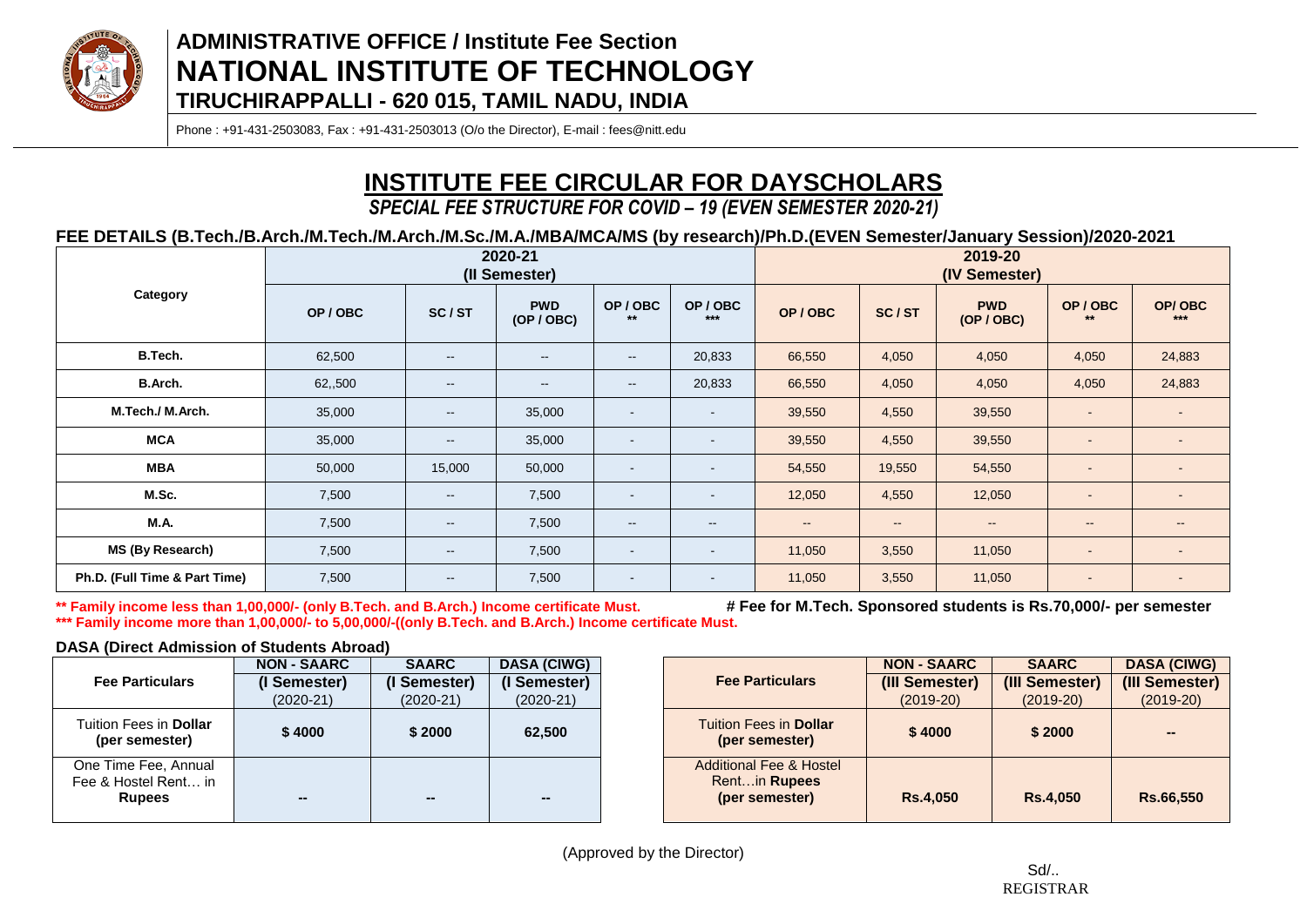

Phone : +91-431-2503083, Fax : +91-431-2503013 (O/o the Director), E-mail : fees@nitt.edu

# **INSTITUTE FEE CIRCULAR FOR DAYSCHOLARS**

# *SPECIAL FEE STRUCTURE FOR COVID – 19 (EVEN SEMESTER 2020-21)*

### **FEE DETAILS (B.Tech./B.Arch./M.Tech./M.Arch./M.Sc./MBA/MCA/MS (by research)/Ph.D.(EVEN Semester/January Session)/2020-2021**

|                               | 2018-19<br>(VI Semester) |                  |                            |                          |                            |                   | 2017-18<br>(VIII Semester) |                            |                           |                          |                | 2016-17<br>(X Semester)  |                            |                            |                          |
|-------------------------------|--------------------------|------------------|----------------------------|--------------------------|----------------------------|-------------------|----------------------------|----------------------------|---------------------------|--------------------------|----------------|--------------------------|----------------------------|----------------------------|--------------------------|
| Category                      | OP/<br><b>OBC</b>        | SC/<br><b>ST</b> | <b>PWD</b><br>(OP)<br>OBC) | OP/<br>OBC **            | OP/<br><b>OBC</b><br>$***$ | OP/<br><b>OBC</b> | SC/ST                      | <b>PWD</b><br>(OP)<br>OBC) | OP/<br><b>OBC</b><br>$**$ | OP/OBC<br>$***$          | OP/OBC         | SC/ST                    | <b>PWD</b><br>(OP/<br>OBC) | OP/<br><b>OBC</b><br>$***$ | OP/OBC<br>$***$          |
| B.Tech.                       | 66,550                   | 4,050            | 4,050                      | 4,050                    | 24,883                     | 66,550            | 4,050                      | 4,050                      | 4,050                     | 24,883                   | $\sim$         | $\overline{\phantom{a}}$ | $\blacksquare$             | $\overline{\phantom{a}}$   | $\blacksquare$           |
| B.Arch.                       | 66,550                   | 4,050            | 4,050                      | 4,050                    | 24,883                     | 66,550            | 4,050                      | 4,050                      | 4,050                     | 24,883                   | 66,550         | 4,050                    | 4,050                      | 4,050                      | 24,883                   |
| M.Tech./ M.Arch.              | $\overline{\phantom{a}}$ | ۰.               | $\overline{\phantom{0}}$   |                          | $\sim$                     | $\overline{a}$    |                            | $\overline{\phantom{a}}$   | $\overline{\phantom{a}}$  | $\overline{a}$           | $\blacksquare$ | $\overline{\phantom{a}}$ | $\overline{\phantom{a}}$   | $\overline{\phantom{a}}$   | $\overline{\phantom{a}}$ |
| <b>MCA</b>                    | 39,550                   | 4,050            | 39,550                     | $\overline{\phantom{a}}$ | $\overline{\phantom{a}}$   | $\overline{a}$    | -                          |                            | $\overline{\phantom{a}}$  | $\overline{\phantom{a}}$ | $\blacksquare$ |                          | $\overline{\phantom{a}}$   | $\overline{\phantom{a}}$   | $\blacksquare$           |
| <b>MBA</b>                    | $\sim$                   | $\sim$           | $\overline{\phantom{a}}$   | -                        | $\overline{\phantom{a}}$   | $\sim$            | $\blacksquare$             | $\overline{\phantom{0}}$   | $\blacksquare$            | $\overline{\phantom{a}}$ | $\blacksquare$ | $\overline{\phantom{0}}$ | $\overline{\phantom{a}}$   | $\overline{\phantom{a}}$   | $\blacksquare$           |
| M.Sc.                         | $\overline{\phantom{a}}$ | ۰.               | $\overline{\phantom{a}}$   |                          | $\overline{\phantom{a}}$   | $\overline{a}$    | $\overline{\phantom{a}}$   |                            | $\overline{\phantom{a}}$  | $\overline{\phantom{a}}$ | $\blacksquare$ | $\sim$                   | $\overline{\phantom{a}}$   | $\overline{\phantom{a}}$   | $\sim$                   |
| MS (By Research)              | 11,050                   | 3,550            | 11,050                     |                          | $\sim$                     | 11,050            | 3,550                      | 11,050                     | $\blacksquare$            | $\blacksquare$           | 11,050         | 3,550                    | 11,050                     | $\blacksquare$             | $\overline{\phantom{a}}$ |
| Ph.D. (Full Time & Part Time) | 11,050                   | 3,550            | 11,050                     | -                        | $\sim$                     | 11,050            | 3,550                      | 11,050                     | $\blacksquare$            | $\blacksquare$           | 11,050         | 3,550                    | 11,050                     | $\blacksquare$             |                          |

**\*\* Family income less than 1,00,000/- (only B.Tech. and B.Arch.) # Fee for M.Tech. Sponsored students is Rs.70,000/- per semester**

**\*\*\* Family income more than 1,00,000/- to 5,00,000/-((only B.Tech. and B.Arch.)**

**DASA (Direct Admission of Students Abroad)**

|                                                                              | <b>NON-SAARC</b>                 | <b>SAARC</b>                     | <b>DASA (CIWG)</b>        | <b>NON - SAARC</b>                 | <b>SAARC</b>                       | <b>DASA (CIWG)</b>                 | <b>NON - SAARC</b>                | <b>SAARC</b>                      | <b>DASA (CIWG)</b>                |
|------------------------------------------------------------------------------|----------------------------------|----------------------------------|---------------------------|------------------------------------|------------------------------------|------------------------------------|-----------------------------------|-----------------------------------|-----------------------------------|
| <b>Fee Particulars</b>                                                       | <b>V</b> Semester<br>$(2018-19)$ | <b>V Semester</b><br>$(2018-19)$ | V Semester<br>$(2018-19)$ | <b>VII Semester</b><br>$(2017-18)$ | <b>VII Semester</b><br>$(2017-18)$ | <b>VII Semester</b><br>$(2017-18)$ | <b>IX Semester</b><br>$(2016-17)$ | <b>IX Semester</b><br>$(2016-17)$ | <b>IX Semester</b><br>$(2016-17)$ |
| Tuition Fees in <b>Dollar</b> I<br>(per semester)                            | \$4000                           | \$2000                           | $\sim$                    | \$4000                             | \$2000                             |                                    | \$4000                            | \$2000                            |                                   |
| <b>Additional Fee &amp;</b><br>Hostel Fee in <b>Rupees</b><br>(per semester) | <b>Rs.4,050</b>                  | $\mathcal{L}$<br><b>Rs.4,050</b> | V<br>Rs.66,550            | VII<br><b>Rs.7,050</b>             | VII<br><b>Rs.7,050</b>             | VII<br>Rs.69,550                   | IX<br><b>Rs.7,050</b>             | IX<br><b>Rs.7.050</b>             | IX<br>Rs.69,550                   |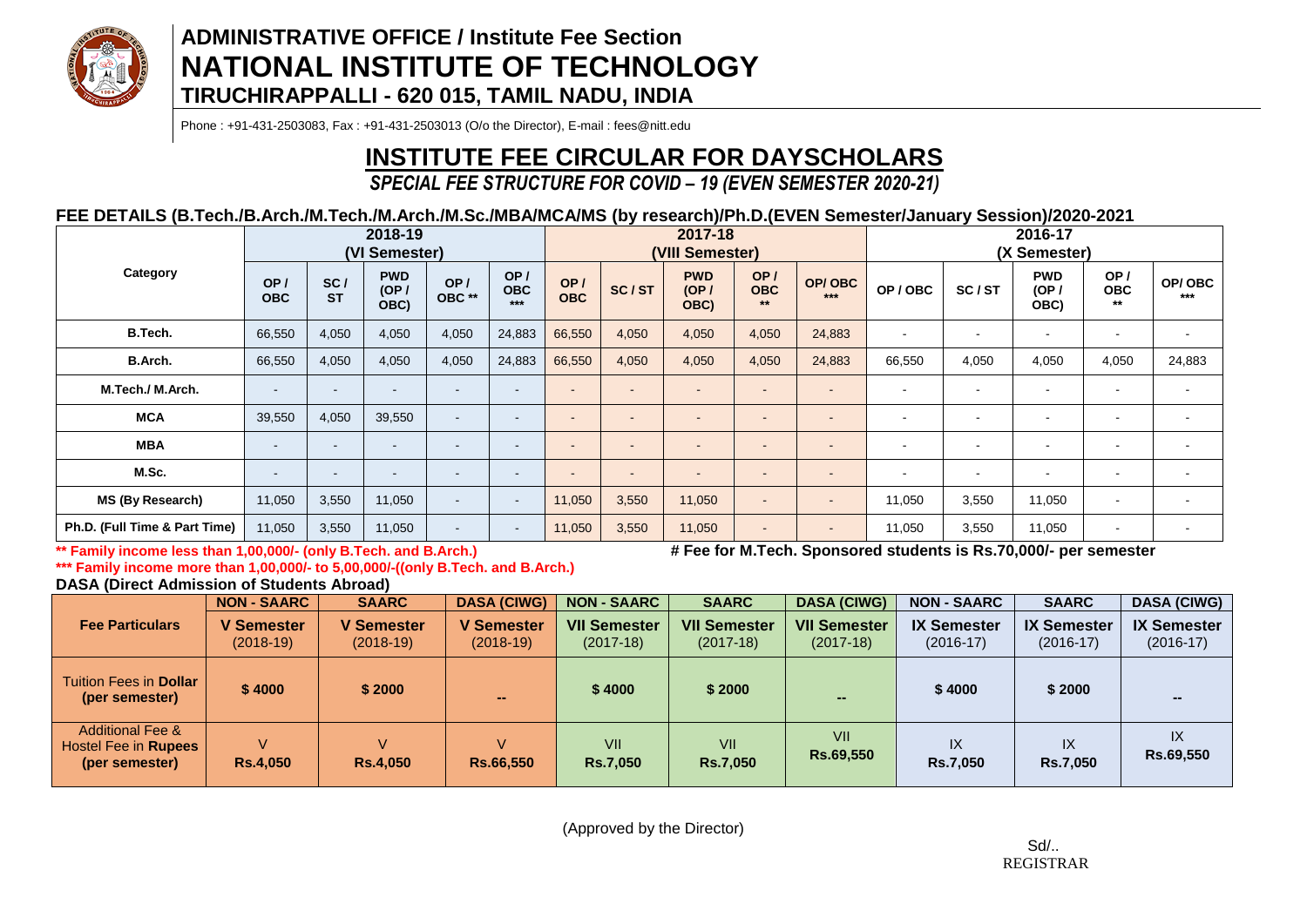### **Mode of payment**

- 1. Payment through SBI Collect (State Bank of India) only.
- 3. Payment through SBI Collect can be made by operating the following link "<https://www.onlinesbi.com/prelogin/icollecthome.htm?corpID=88587> "
- 4. Cash / Demand Draft / Cheque / Pay Orders, etc are NOT ACCEPTED. However, in case of payment of fees on availing EDUCATION LOAN, the fee could be remitted through NEFT in the following Institute account:

- 
- b. Name of the account : **FEE ACCOUNT, NIT, Trichy**<br>C. IFSC Code : **SBIN0001617**
- c. IFSC Code
	-

# **For ALL B.Tech./B.Arch. Students**<br>**Robert All M.Tech./M.Arch./MBA/MCA/M.Sc./M.S./Ph.D. Students**<br>Account No. 198127411825<br>38127411825

| a. Account No.         | 35821815354                           | Account No.         | 38127411825                   |
|------------------------|---------------------------------------|---------------------|-------------------------------|
| b. Name of the account | $\therefore$ FEE ACCOUNT, NIT, Trichy | Name of the account | : FEE ACCOUNT-II, NIT, Trichy |
| c. IFSC Code           | SBIN0001617                           | <b>IFSC Code</b>    | : SBIN0001617                 |
| d. Branch              | NIT, Trichy                           | <b>Branch</b>       | : NIT, Trichy                 |

In case of payments through NEFT mode the proof of payment with UTR No. and students particulars should be produced to the Institute fee section and the **remitter should enter the concerned student Roll No. and Name.**

### **For DASA Students**

### **a. Tuition Fee:**

- 1. Tuition fee can be paid in INR or USD. Payments in INR can be made through SBI collect only by operating the link [https://www.onlinesbi.com/prelogin/icollecthome.htm?corpID=88587"](https://www.onlinesbi.com/prelogin/icollecthome.htm?corpID=88587). *(Payment in INR should be made at the conversion rate in force on the date of transaction)*
- 2. Payment in USD can be made through SWIFT mode only, for which the details are furnished below:

| a. Account No.           | 10891414445                                                                                     |
|--------------------------|-------------------------------------------------------------------------------------------------|
| b. Name of the account   | : THE DIRECTOR, NIT TRICHY                                                                      |
| c., SWIFT Code           | SBININBB190                                                                                     |
| d. Branch name & Address | : State Bank of India, Kailasapuram Post, Post Bag No.3, B-Sector, Trichy, Tamil Nadu - 620 014 |
| e. Charges               | $\therefore$ OURS (to be paid by students)                                                      |
| f. Remitter Information  | : (Field 72) – Student Roll No., Name & Mobile No. (to be mentioned compulsorily)               |
| dditional Eogai          |                                                                                                 |

### **b. Additional Fees:**

Payment can be made in INR through SBI Collect only by operating the following link ["https://www.onlinesbi.com/prelogin/icollecthome.htm?corpID=88587](https://www.onlinesbi.com/prelogin/icollecthome.htm?corpID=88587)

### **Instructions for payment of fees:**

- 1. Part payment will not be accepted.
- 2. Students availing Bank loans / Scholarships should pay the Institute fee within the stipulated time, even if the receipt of bank loan/scholarship is delayed. The bank loan/ scholarship amount subsequently received will be transferred to the students account.
- 3. In case of payments made through **SWIFT MODE\*\***, the students are advised to produce a copy of the proof to the Institute fees section along with student particulars.
- 4. After the payment, all students are advised to submit a Xerox copy of the payment receipt in INR/USD, to the Institute fee section. If any student fails to submit the above, he/she will be considered as a Fee defaulter.
- 5. Institute is accepting only **ONLINE** payments. All students and parents are requested to co-operate & co-ordinate for the smooth functioning of the section please.
- 

6. Important dates for payment of fees: **\*\* on swift mode payment, the remitter must enter the student Roll No. and Name**.

| <b>Without fine</b>    | : From 13/01/2021 to 15/02/2021                                     |
|------------------------|---------------------------------------------------------------------|
| With fine of Rs.500/-  | : From 16/02/2021 to 28/02/2021                                     |
| With fine of Rs.1000/- | : From 01/03/2021 to 15/03/2021                                     |
|                        | From 16/03/2021 onwards additional Rs.100/- per day will be charged |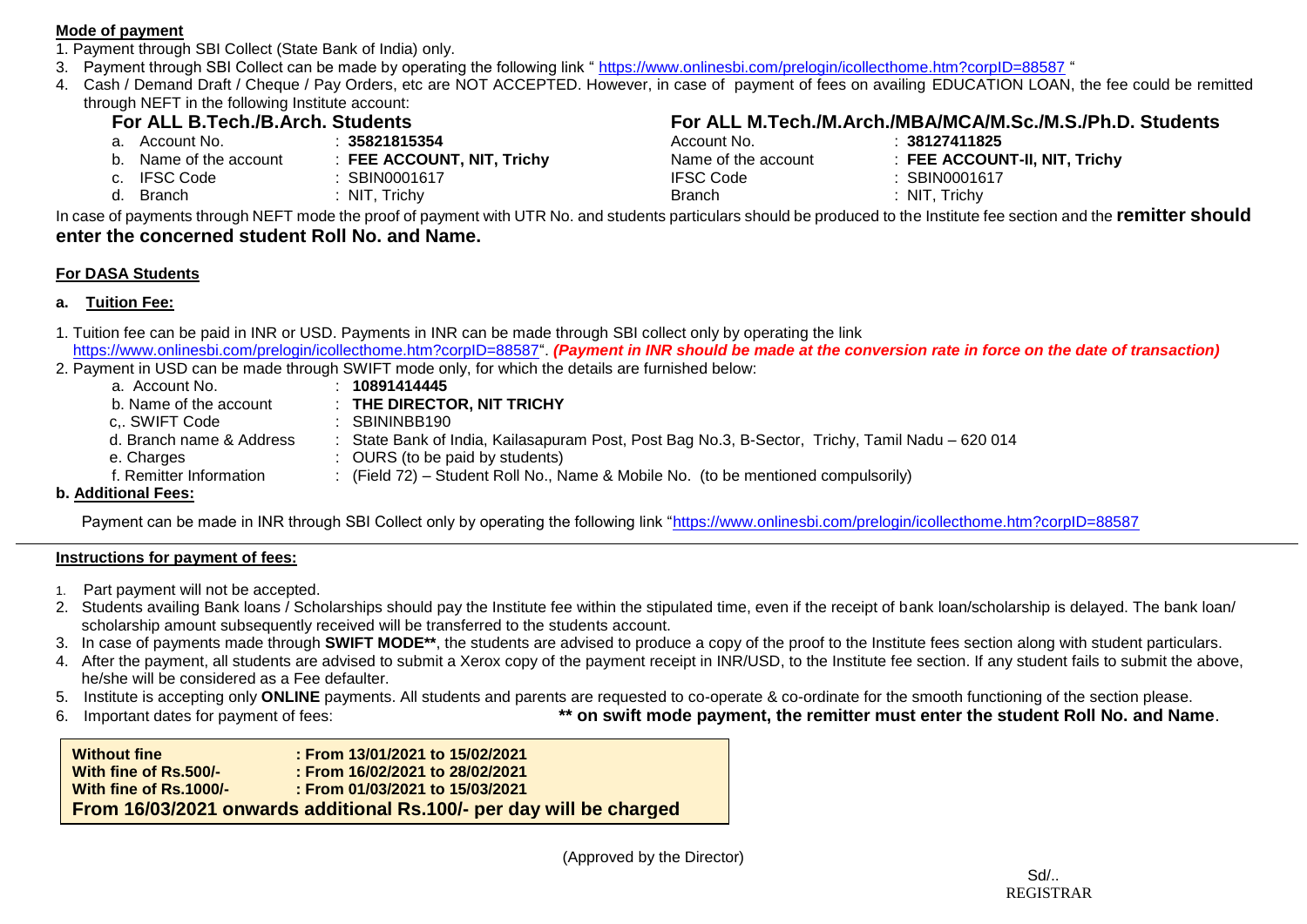

**INSTITUTE FEES for the students / scholars who were admitted during 2020-2021** *(Tuition Fee and Other Miscellaneous Fees for the EVEN Semester 2020-21) SPECIAL FEE STRUCTURE FOR COVID – 19 (EVEN SEMESTER 2020-21)*

### **B.Arch./B.Tech./M.Arch./M.Tech**./**MBA**/**MCA/M.Sc./M.A./M.S./Ph.D**.

|        | <b>Items of Fees</b>                                                          | <b>B.Arch.</b>           | B.Tech.                  | M.Arch. | M.Tech. | <b>MBA</b> | <b>MCA</b>               | M.Sc.                    | M.A.                                                                                | M.S.    | Ph.D.   |
|--------|-------------------------------------------------------------------------------|--------------------------|--------------------------|---------|---------|------------|--------------------------|--------------------------|-------------------------------------------------------------------------------------|---------|---------|
| SI.No. | <b>YEAR OF ADMISSIONS</b>                                                     | 2020-21                  | 2020-21                  | 2020-21 | 2020-21 | 2020-21    | 2020-21                  | 2020-21                  | 2020-21                                                                             | 2020-21 | 2020-21 |
| 1.     | <b>Tuition fee</b>                                                            | 62500                    | 62500                    | 35000   | 35000   | 35000      | 35000                    | 7500                     | 7500                                                                                | 7500    | 7500    |
| 2.     | <b>Computer Fee</b><br>(Virtual Classrooms/online class)                      |                          |                          |         |         |            |                          |                          |                                                                                     |         |         |
| 3.     | Internet Fee                                                                  | $\hspace{0.05cm}$        | $- -$                    | --      | --      | --         | $\overline{\phantom{a}}$ | $\sim$                   | --                                                                                  | --      | --      |
| 4.     | Library fee (e-resources)                                                     | $\overline{\phantom{a}}$ | --                       | --      | --      | $- -$      | $\overline{\phantom{a}}$ | $\overline{\phantom{m}}$ | --                                                                                  | $- -$   | $-$     |
| 5.     | <b>Examination fee</b>                                                        | $\sim$                   | --                       | --      | --      | $- -$      | $\overline{\phantom{a}}$ | $\overline{\phantom{m}}$ | --                                                                                  | $- -$   | $- -$   |
| 6.     | Registration-Enrolment fee                                                    | $\overline{\phantom{a}}$ | --                       | --      | --      | $- -$      | $\overline{\phantom{a}}$ | $\overline{\phantom{m}}$ | --                                                                                  | --      | $- -$   |
| 7.     | Association and Cultural fee                                                  | $\hspace{0.05cm}$ –      | $\overline{\phantom{a}}$ | --      | --      | $-$        | $\overline{\phantom{a}}$ | $\overline{\phantom{m}}$ | --                                                                                  | --      | --      |
| 8.     | <b>Students Aid Fee</b>                                                       | $\sim$                   | --                       | --      | --      | $-$        | --                       | $\sim$                   | --                                                                                  | --      |         |
| 9.     | <b>Sports Center</b>                                                          | $\sim$                   | $- -$                    | --      | --      | $-$        | $-$                      | $\sim$                   | --                                                                                  | --      |         |
| 10.    | Medical and insurance fee                                                     | $\overline{\phantom{a}}$ | --                       | --      | --      | --         | $\overline{\phantom{a}}$ | $\sim$                   | --                                                                                  | --      |         |
| 11.    | Visiting Faculty fee                                                          | --                       | --                       | --      | --      | 15000      | --                       | $- -$                    |                                                                                     | --      |         |
| 12.    | Hostel Rent, EB, Water & Service<br>Charges                                   |                          |                          |         |         |            |                          |                          |                                                                                     |         |         |
| 13.    | <b>Festival Charges</b>                                                       | --                       | --                       | --      | --      | --         | --                       | $\sim$                   |                                                                                     | --      |         |
|        | <b>TOTAL</b><br>1 * The CO/CT students shall get complete Tuitian face waiver | 62500                    | 62500                    | 35000   | 35000   | 50000      | 35000                    | 7500                     | 7500<br>2 * The B Arch (B Tech, BMD students shall get complete Tuition fees wayser | 7500    | 7500    |

1.\* The SC/ST students shall get complete Tuition fees waiver. 2. \* The B.Arch./B.Tech. PWD students shall get complete Tuition fees waiver. 3. The B.Arch./B.Tech. students, whose family income is less than Rs.1.00 lakh per annum shall get full remission of Tuition fees 4. Sl.No.12 should be paid while entering the Hostel. 5. The B.Arch./B.Tech. Students, whose family income is more than Rs.1.00 lakh to Rs.5.00 lakh per annum shall get remission of 2/3<sup>rd</sup> of the Tuition fees.

| <b>DASA STUDENTS</b>   |                                                              |  |  |  |  |  |
|------------------------|--------------------------------------------------------------|--|--|--|--|--|
|                        | Institute Fees (2020-21)                                     |  |  |  |  |  |
|                        | Non SAARC Countries   Tuition fees of US \$4000 per Semester |  |  |  |  |  |
| <b>SAARC Countries</b> | Tuition fees of US \$ 2000 per Semester                      |  |  |  |  |  |
| DASA (CIWG)            | Tuition fees of Rs.62,500 per Semester                       |  |  |  |  |  |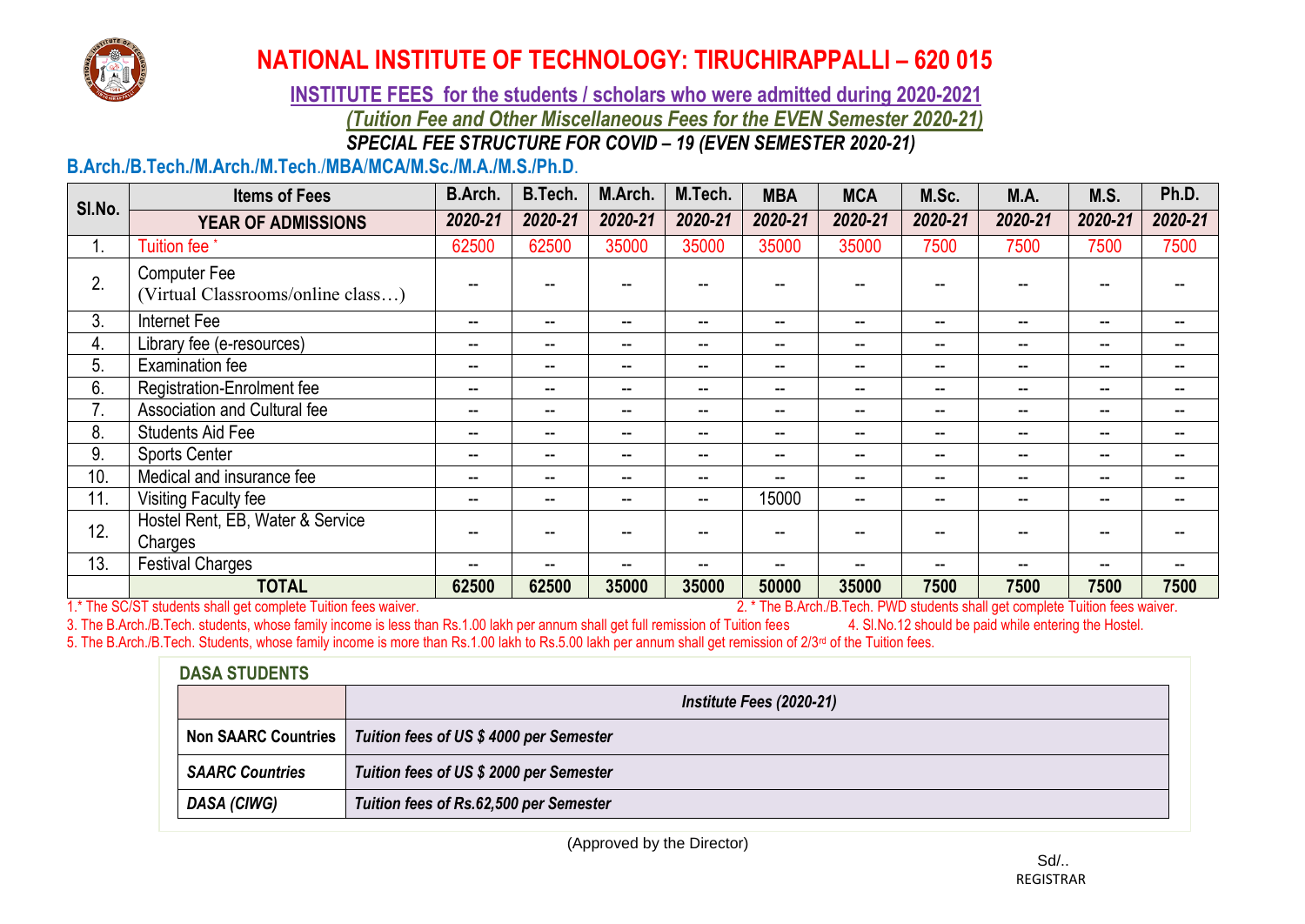

### **INSTITUTE FEES for the students / scholars who were admitted during 2019-2020** *(Tuition Fee and Other Miscellaneous Fees for the EVEN Semester 2020-21) SPECIAL FEE STRUCTURE FOR COVID – 19 (EVEN SEMESTER 2020-21)*

### **B.Arch./B.Tech./M.Arch./M.Tech**./**MBA**/**MCA/M.Sc./M.A./M.S./Ph.D**.

| SI.No. | <b>Items of Fees</b>                                     | <b>B.Arch.</b>           | B.Tech. | M.Arch. | M.Tech. | <b>MBA</b>               | <b>MCA</b> | M.Sc.                    | M.A.    | M.S.                     | Ph.D.   |
|--------|----------------------------------------------------------|--------------------------|---------|---------|---------|--------------------------|------------|--------------------------|---------|--------------------------|---------|
|        | <b>YEAR OF ADMISSIONS</b>                                | 2019-20                  | 2019-20 | 2019-20 | 2019-20 | 2019-20                  | 2019-20    | 2019-20                  | 2019-20 | 2019-20                  | 2019-20 |
|        | <b>Tuition fee</b>                                       | 62500                    | 62500   | 35000   | 35000   | 35000                    | 35000      | 7500                     | 7500    | 7500                     | 7500    |
| 2.     | <b>Computer Fee</b><br>(Virtual Classrooms/online class) | 1000                     | 1000    | 1000    | 1000    | 1000                     | 1000       | 1000                     | 1000    | 1000                     | 1000    |
| 3.     | Internet Fee                                             | $\overline{\phantom{m}}$ | $- -$   | $-$     | $-$     | $\overline{\phantom{m}}$ | --         | --                       | --      | --                       | --      |
| 4.     | Library fee (e-resources)                                | 1000                     | 1000    | 1500    | 1500    | 1500                     | 1500       | 1500                     | 1500    | 1500                     | 1500    |
| 5.     | Examination fee                                          | 1000                     | 1000    | 1000    | 1000    | 1000                     | 1000       | 1000                     | 1000    |                          |         |
| 6.     | Registration-Enrolment fee                               | 200                      | 200     | 200     | 200     | 200                      | 200        | 200                      | 200     | 200                      | 200     |
| 7.     | Association and Cultural fee                             | 400                      | 400     | 400     | 400     | 400                      | 400        | 400                      | 400     | 400                      | 400     |
| 8.     | <b>Students Aid Fee</b>                                  | 200                      | 200     | 200     | 200     | 200                      | 200        | 200                      | 200     | 200                      | 200     |
| 9.     | <b>Sports Center</b>                                     | $-$                      | $- -$   | $- -$   | $\sim$  | $\sim$                   | --         | --                       | $- -$   | $\overline{\phantom{a}}$ | $-$     |
| 10.    | Medical and insurance fee                                | 250                      | 250     | 250     | 250     | 250                      | 250        | 250                      | 250     | 250                      | 250     |
| 11.    | Visiting Faculty fee                                     | $\overline{\phantom{m}}$ | $-$     | $-$     | $\sim$  | 15000                    | --         | --                       | --      | $\overline{\phantom{a}}$ | --      |
| 12.    | Hostel Rent, EB, Water & Service Charges                 | 6600                     | 6600    | 6600    | 6600    | 6600                     | 6600       | 6600                     | 6600    | 6600                     | 6600    |
| 13.    | <b>Festival Charges</b>                                  | $-$                      | $- -$   | $-$     | $\sim$  | $\sim$                   | --         | $\overline{\phantom{m}}$ | $- -$   | $\overline{\phantom{a}}$ | $-$     |
|        | <b>TOTAL</b>                                             | 73150                    | 73150   | 46150   | 46150   | 61150                    | 46150      | 18650                    | 18650   | 17650                    | 17650   |

1.\* The SC/ST students shall get complete Tuition fees waiver.<br>
3. The B.Arch./B.Tech. PWD students shall get complete Tuition fees waiver.<br>
3. The B.Arch./B.Tech. PWD students shall get complete Tuition fees waiver.<br>
3. T 3. The B.Arch./B.Tech. students, whose family income is less than Rs.1.00 lakh per annum shall get full remission of Tuition fees 5. The B.Arch./B.Tech. Students, whose family income is more than Rs.1.00 lakh to Rs.5.00 lakh per annum shall get remission of 2/3<sup>rd</sup> of the Tuition fees.

| <b>DASA STUDENTS</b>       |                                                                                                                |  |  |  |  |  |
|----------------------------|----------------------------------------------------------------------------------------------------------------|--|--|--|--|--|
|                            | Institute Fees (2020-21)                                                                                       |  |  |  |  |  |
| <b>Non SAARC Countries</b> | Tuition fees of US \$ 4000, additional fees of Rs.4050 and Hostel Rent, EB, Water charges Rs.6600 per Semester |  |  |  |  |  |
| <b>SAARC Countries</b>     | Tuition fees of US \$ 2000, additional fees of Rs.4050 and Hostel Rent, EB, Water charges Rs.6600 per Semester |  |  |  |  |  |
| DASA (CIWG)                | Tuition fees of Rs.62,500, additional fees of Rs.4050 and Hostel Rent, EB, Water charges Rs.6600 per Semester  |  |  |  |  |  |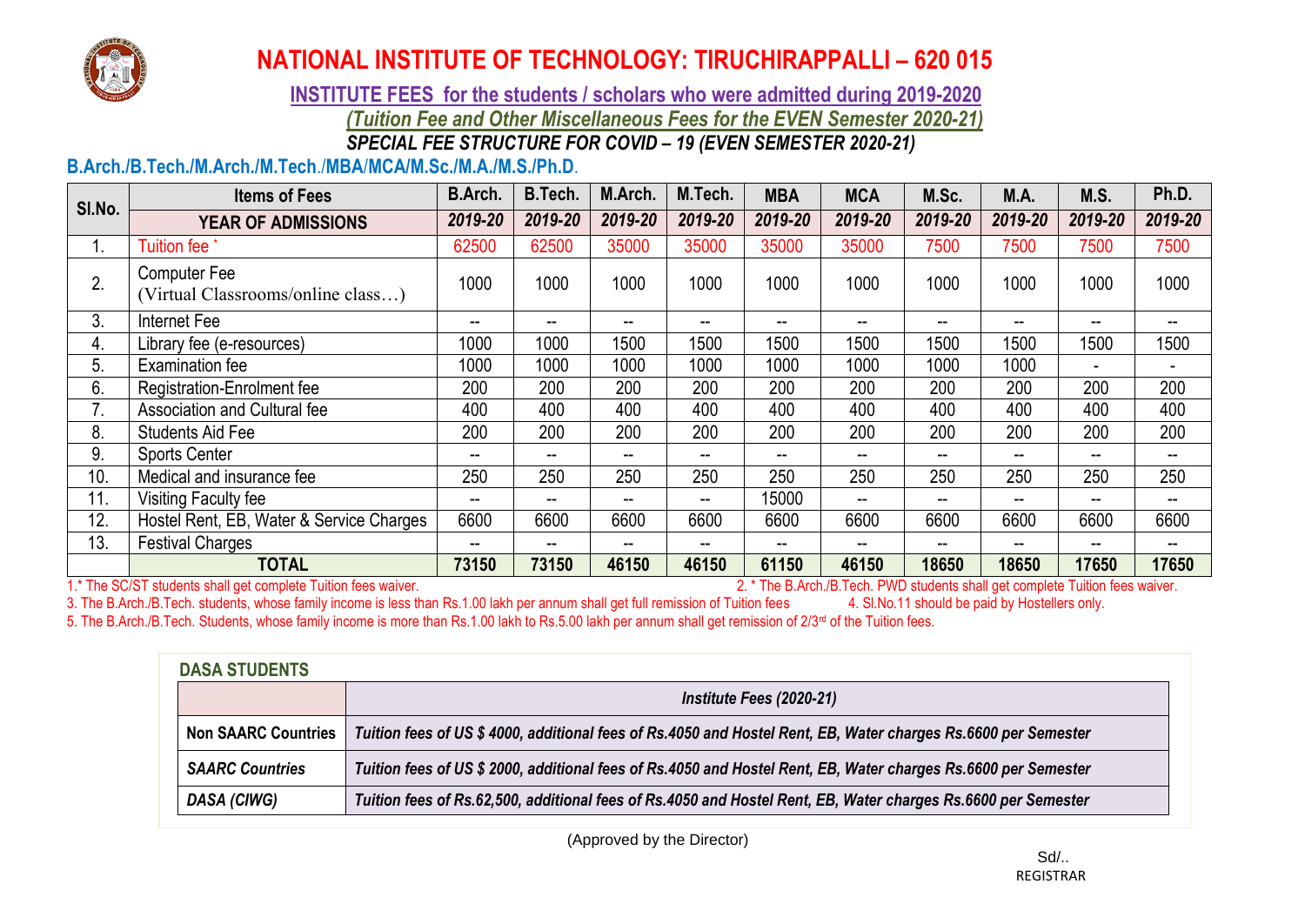

### **INSTITUTE FEES for the students / scholars who were admitted during 2018-2019** *(Tuition Fee and Other Miscellaneous Fees for the EVEN Semester 2020-21) SPECIAL FEE STRUCTURE FOR COVID – 19 (EVEN SEMESTER 2020-21)*

### **B.Arch./B.Tech./MCA/M.S./Ph.D**.

| SI.No. | <b>Items of Fees</b>                           | <b>B.Arch.</b> | B.Tech. | <b>MCA</b> | <b>M.S.</b> | Ph.D.   |
|--------|------------------------------------------------|----------------|---------|------------|-------------|---------|
|        | <b>YEAR OF ADMISSIONS</b>                      | 2018-19        | 2018-19 | 2018-19    | 2018-19     | 2018-19 |
| 1.     | Tuition fee                                    | 62500          | 62500   | 35000      | 7500        | 7500    |
| 2.     | Computer Fee (Virtual classrooms/online class) | 1000           | 1000    | 1000       | 1000        | 1000    |
| 3.     | Internet Fee                                   |                |         |            |             |         |
| 4.     | Library fee (e-resources)                      | 1000           | 1000    | 1500       | 1500        | 1500    |
| 5.     | <b>Examination fee</b>                         | 1000           | 1000    | 1000       |             |         |
| 6.     | Registration-Enrolment fee                     | 200            | 200     | 200        | 200         | 200     |
| 7.     | Association and Cultural fee                   | 400            | 400     | 400        | 400         | 400     |
| 8.     | <b>Students Aid Fee</b>                        | 200            | 200     | 200        | 200         | 200     |
| 9.     | <b>Sports Center</b>                           |                | --      |            |             |         |
| 10.    | Medical and insurance fee                      | 250            | 250     | 250        | 250         | 250     |
| 11.    | Hostel Rent, EB, Water & Service Charges       | 6000           | 6000    | 6000       | 6000        | 6000    |
| 12.    | <b>Festival Charges</b>                        |                | $-$     |            |             |         |
|        | <b>TOTAL</b>                                   | 72550          | 72550   | 45550      | 17050       | 17050   |

1.\* The SC/ST students shall get complete Tuition fees waiver. 2. \* The B.Arch./B.Tech. PWD students shall get complete Tuition fees waiver.

3. The B.Arch./B.Tech. students, whose family income is less than Rs.1.00 lakh per annum shall get full remission of Tuition fees

4. The B.Arch./B.Tech. Students, whose family income is more than Rs.1.00 lakh to Rs.5.00 lakh per annum shall get remission of  $2/3^{rd}$  of the Tuition fees. 5. Sl.No.11 should be paid by Hostellers only.

### **DASA STUDENTS**

|                            | Institute Fees (2020-21)                                                                                       |  |  |  |  |  |  |
|----------------------------|----------------------------------------------------------------------------------------------------------------|--|--|--|--|--|--|
| <b>Non SAARC Countries</b> | Tuition fees of US \$ 4000, additional fees of Rs.4050 and Hostel Rent, EB, Water charges Rs.6000 per Semester |  |  |  |  |  |  |
| <b>SAARC Countries</b>     | Tuition fees of US \$ 2000, additional fees of Rs.4050 and Hostel Rent, EB, Water charges Rs.6000 per Semester |  |  |  |  |  |  |
| DASA (CIWG)                | Tuition fees of Rs.62,500, additional fees of Rs.4050 and Hostel Rent, EB, Water charges Rs.6000 per Semester  |  |  |  |  |  |  |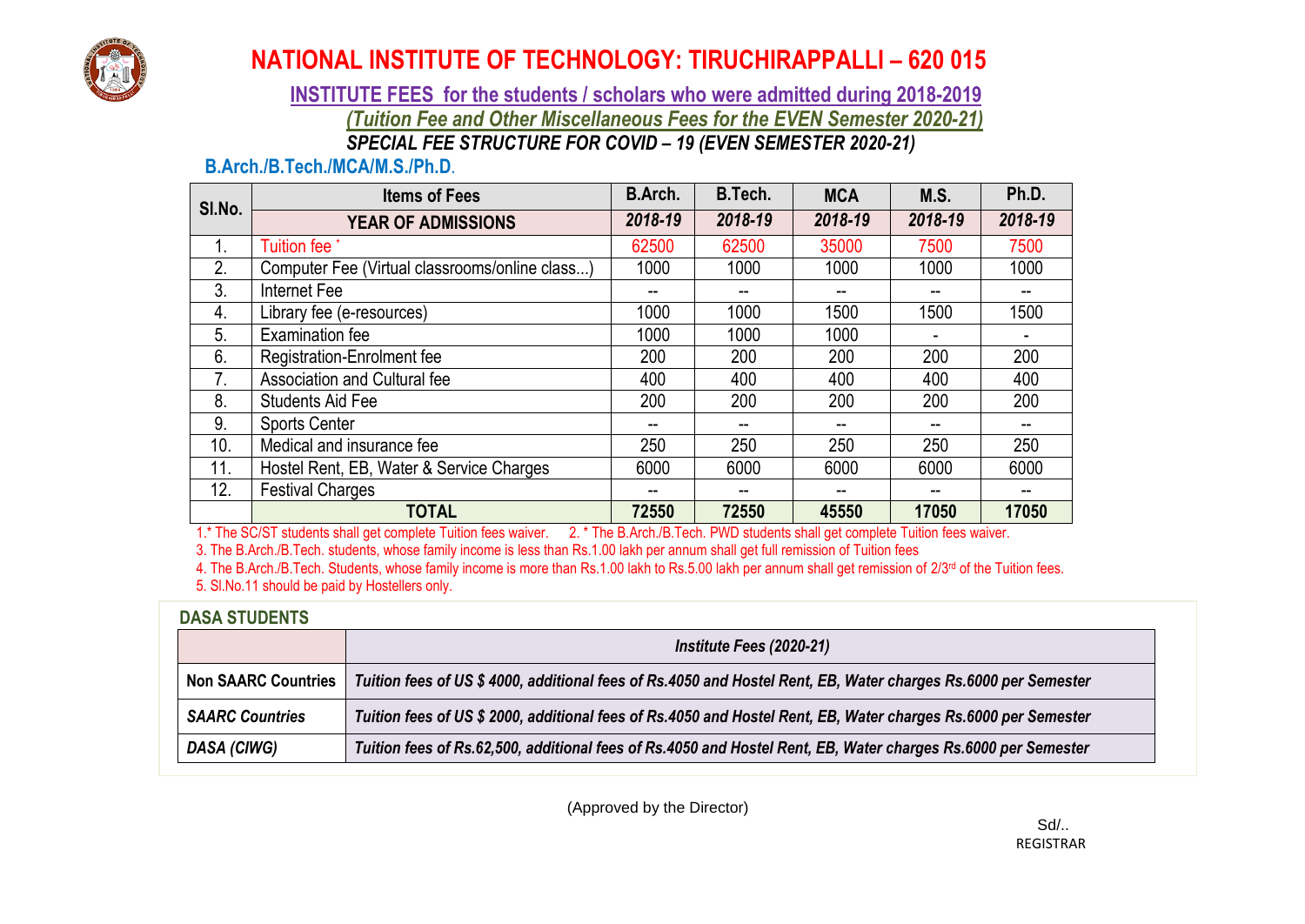

**INSTITUTE FEES for the students / scholars who were admitted during 2017-2018** *(Tuition Fee and Other Miscellaneous Fees for the EVEN Semester 2020-21) SPECIAL FEE STRUCTURE FOR COVID – 19 (EVEN SEMESTER 2020-21)*

### **B.Arch./B.Tech./M.S./Ph.D**.

|                | <b>Items of Fees</b>                           | B.Arch.   | B.Tech.   | M.S.      | Ph.D.     |
|----------------|------------------------------------------------|-----------|-----------|-----------|-----------|
| SI.No.         | <b>YEAR OF ADMISSIONS</b>                      | 2017-2018 | 2017-2018 | 2017-2018 | 2017-2018 |
| 1.             | Tuition fee <sup>*</sup>                       | 62500     | 62500     | 7500      | 7500      |
| 2.             | Computer Fee (Virtual classrooms/online class) | 1000      | 1000      | 1000      | 1000      |
| 3.             | Internet Fee                                   |           |           |           | --        |
| 4.             | Library fee (e-resources)                      | 1000      | 1000      | 1500      | 1500      |
| 5.             | Examination fee                                | 1000      | 1000      |           |           |
| 6.             | <b>Registration-Enrolment fee</b>              | 200       | 200       | 200       | 200       |
| 7 <sub>1</sub> | Association and Cultural fee                   | 400       | 400       | 400       | 400       |
| 8.             | <b>Students Aid Fee</b>                        | 200       | 200       | 200       | 200       |
| 9.             | <b>Sports Center</b>                           | --        |           |           | --        |
| 10.            | Medical and insurance fee                      | 250       | 250       | 250       | 250       |
| 11.            | Hostel Rent, EB, Water & Service Charges       | 4200      | 4200      | 4200      | 4200      |
| 12.            | <b>Festival Charges</b>                        | --        |           | --        | --        |
|                | <b>TOTAL</b>                                   | 70750     | 70750     | 15250     | 15250     |

1.\* The SC/ST students shall get complete Tuition fees waiver. 2. \* The B.Arch./B.Tech. PWD students shall get complete Tuition fees waiver.

3. The B.Arch./B.Tech. students, whose family income is less than Rs.1.00 lakh per annum shall get full remission of Tuition fees

4. The B.Arch./B.Tech. Students, whose family income is more than Rs.1.00 lakh to Rs.5.00 lakh per annum shall get remission of 2/3<sup>rd</sup> of the Tuition fees. 5. Sl.No.11 should be paid by Hostellers only.

### **DASA STUDENTS**

|                            | Institute Fees (2020-21)                                                                                       |
|----------------------------|----------------------------------------------------------------------------------------------------------------|
| <b>Non SAARC Countries</b> | Tuition fees of US \$ 4000, additional fees of Rs.4050 and Hostel Rent, EB, Water charges Rs.4200 per Semester |
| <b>SAARC Countries</b>     | Tuition fees of US \$ 2000, additional fees of Rs.4050 and Hostel Rent, EB, Water charges Rs.4200 per Semester |
| DASA (CIWG)                | Tuition fees of Rs.62,500, additional fees of Rs.4050 and Hostel Rent, EB, Water charges Rs.4200 per Semester  |